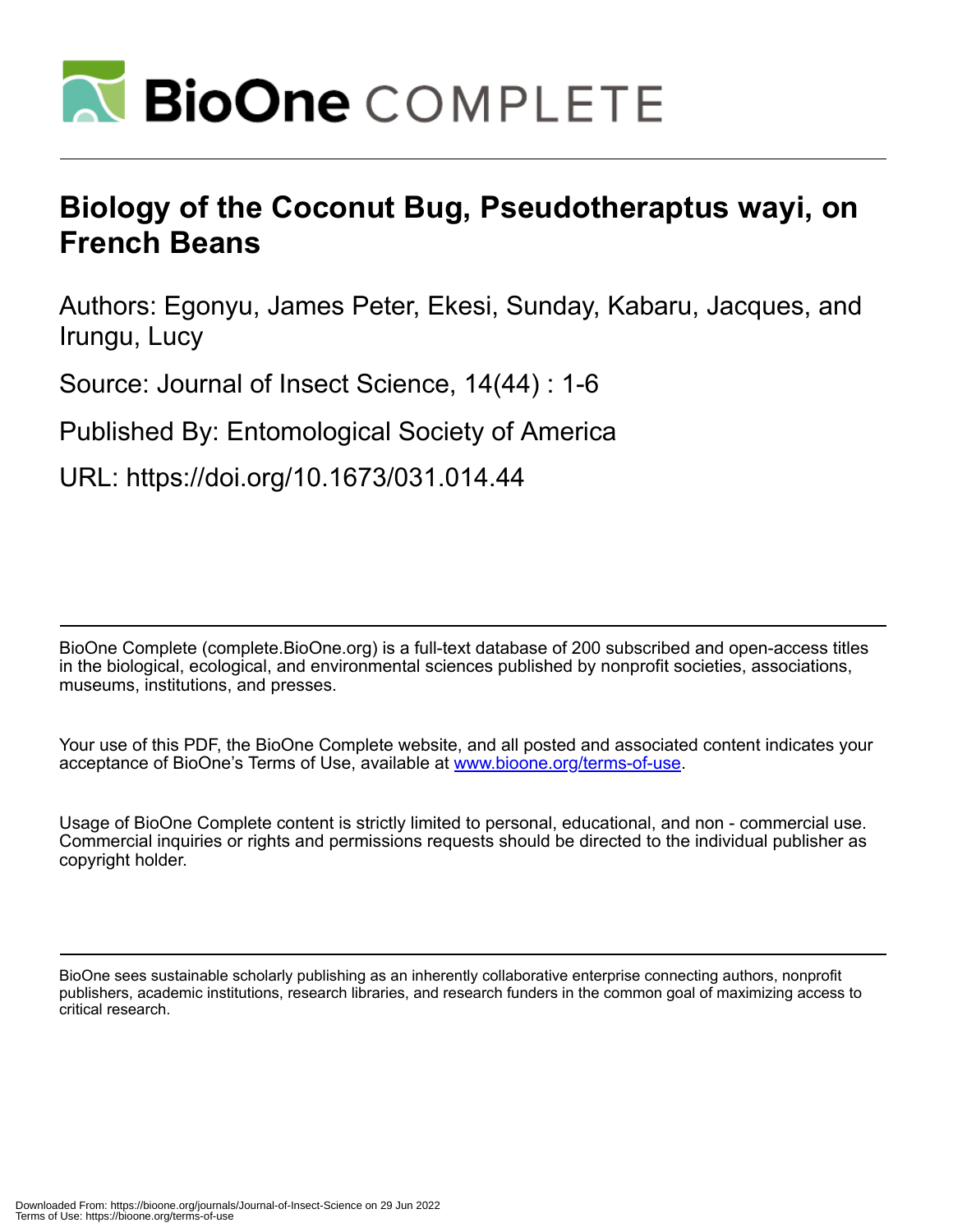

# **Biology of the coconut bug,** *Pseudotheraptus wayi***, on French beans**

James Peter Egonyu<sup>1,2a\*</sup>, Sunday Ekesi<sup>1b</sup>, Jacques Kabaru<sup>2c</sup>, and Lucy Irungu<sup>2d</sup>

International Centre of Insect Physiology and Ecology-African Insect Science for Food and Health, P.O. Box 30772, 00100 Nairobi, Kenya <sup>2</sup>School of Biological Sciences, University of Nairobi, P.O. Box 30197, 00100 Nairobi, Kenya

# **Abstract**

The coconut bug, *Pseudotheraptus wayi* Brown (Heteroptera: Coreidae), is a major pest of a wide range of economically important crops in Eastern and Southern Africa. The suitability of French beans, *Phaseolus vulgaris* L. (Fabales: Fabaceae) as an alternative food for mass rearing of *P. wayi* was determined by elucidating its development, survival, and reproduction on French bean pods in the laboratory. Development and survival of immatures on French beans was comparable to what is reported with two hosts previously used for rearing this species, namely coconut and cashew. Adults survived thrice longer and laid almost twice more eggs on the French beans than was reported for the two hosts above. These findings suggest that French beans are more suitable for mass rearing of this species than coconut and cashew, which have been used previously but can be scarce and too costly.

**Keywords:** Coreidae, development, fecundity, rearing, survival

<u>co.uk</u>, b <u>sekesi@icipe.org, b jkabaru@uonbi.ac.ke, d lirungu@uonbi.ac.ke, \***Corresponding author**</u> **Received:** 18 June 2012 **Accepted:** 28 September 2012 **Published:** 23 March 2014

**Editor:** Henry Hagedorn was editor of this paper.

**Copyright:** This is an open access paper. We use the Creative Commons Attribution 3.0 license that permits unrestricted use, provided that the paper is properly attributed.

**ISSN:** 1536-2442 | Vol. 14, Number 44

**Cite this paper as:**

Egonyu JP, Ekesi S, Kabaru J, Irungu L. 2014. Biology of the coconut bug, *Pseudotheraptus wayi*, on French beans. *Journal of Insect Science* 14:44. Available online: http://www.insectscience.org/14.44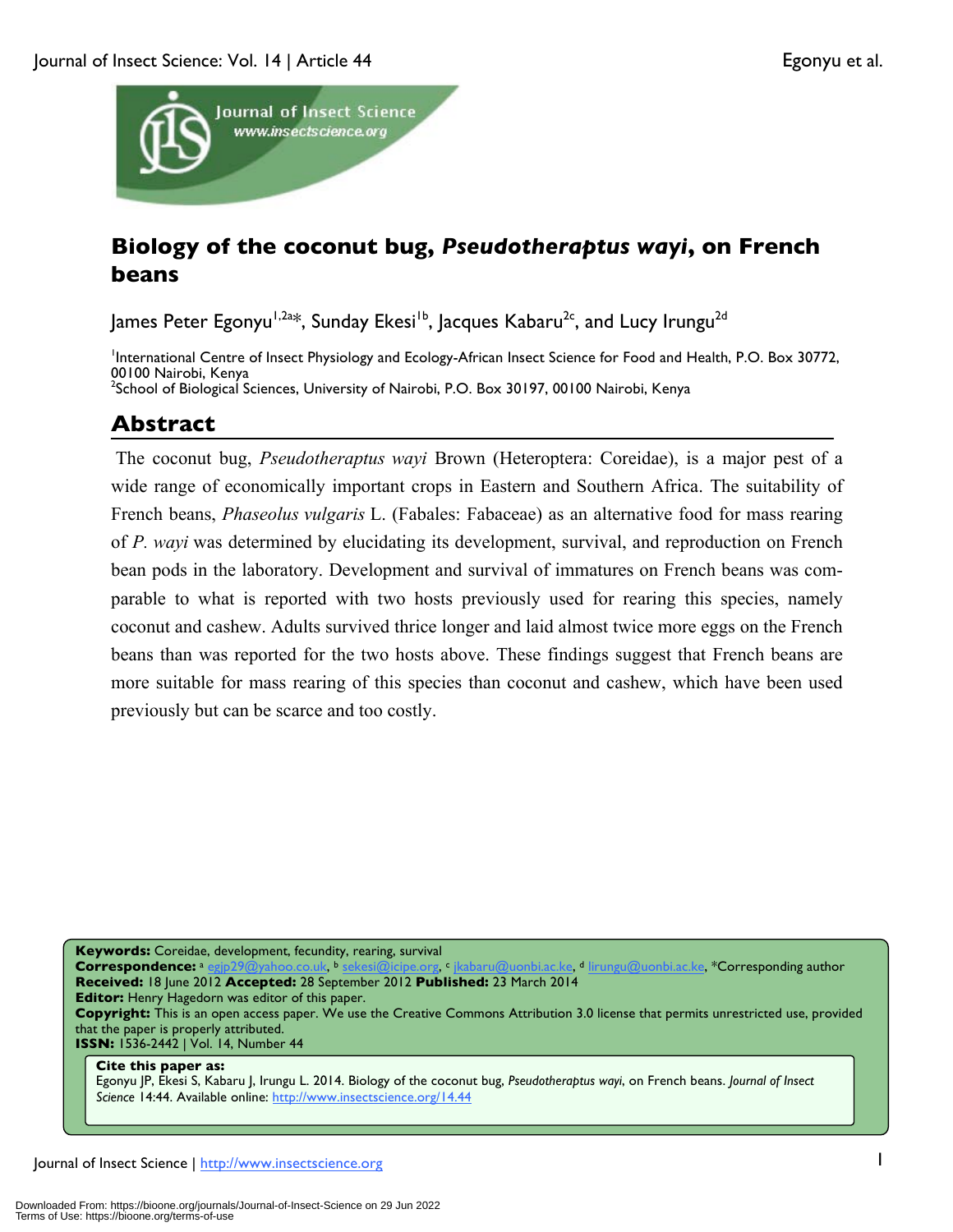### **Introduction**

The coconut bug, *Pseudotheraptus wayi* Brown (Heteroptera: Coreidae), is a major pest of a wide range of economically important crops in Eastern and Southern Africa, such as cashew (*Anacardium occidentale*), coconut (*Cocos nucifera*), macadamia (*Macadamia integrifolia*), carambola (*Averrhoa carambola*), pecan (*Carya illinoinensis*), cinnamon (*Cinnamomum verum*), loquat (*Eriobotrya japonica*), mango (*Mangifera indica*), avocado (*Persea americana*), guava (*Psidium guajava*), and cocoa (*Theobroma cacao*) (Martin et al. 1997; Mitchell 2000; CABI 2005; Hill 2008; Maniania 2009; Nyambo 2009). Damage of up to 99.8% on coconut (Way 1953), 52.4% on guava (Van Der Meulen 1992), 76.2% on avocado fruits (Van Der Meulen and Schoeman 1994), and 80% on cashew nut (Nyambo 2009) has been attributed to this pest. Both nymphs and adults feed on the host plant, causing wilting and necrosis of young stems, leaves, inflorescences, and fruits as they suck sap and inject toxins into the host tissues (Mitchell 2000; Hill 2008). Development of *P. wayi* from egg through five instars to the adult stage on coconut and cashew takes 31–41 days under different temperature regimes, while adult females survive on coconut for 45–66 days and males for 83–84 days, at 24.6°C (Way 1953; Wheatley 1961; Mitchell 2000; CABI 2005). Pre-oviposition period on these hosts is 9–13 days, and eggs are laid singly at a rate of 2–3 per day, for a total lifetime fecundity of 74– 100 eggs per female (Way 1953; Mitchell 2000).

A major focus of integrated pest management programs against this pest has been on the use of the predatory weaver ant, *Oecophylla longinoda,* which faces challenges such as its elimination by broad spectrum insecticides

and competition and predation by other ants e.g., *Pheidole megacephala, P. punctulata, Anoplolepsis custodiens*. and *A. longipes*  (Martin et al. 1997; Mitchell 2000; Nyambo et al. 2003; CABI 2005). Effective management of *P. wayi* currently relies on application of insecticides such as cypermethrin, lambdacyhalothrin, and endosulfan (Martin et al. 1997; Mitchell 2000; CABI 2005), but these chemicals can be very hazardous to human and environmental health and are difficult to apply on tall trees. Environmentally sound management options for this pest are therefore still inadequate. Studies geared towards identification of effective and environmentallyfriendly control options against the pest are essential but require an efficient procedure for mass rearing of insects of pre-determined reproductive stages and age. However, rearing materials such as coconut and cashew fruits may not be readily available and can be too costly (Wheatley 1961). An alternative food substrate for mass rearing of *P. wayi* is therefore required. Here, we report the biology of *P. wayi* on French bean pods, *Phaseolus vulgaris* L. (Fabales: Fabaceae), which we selected for testing as an alternative food for the insects because this pest also attacks wild legumes (Hill 2008).

# **Materials and Methods**

#### **Insect rearing**

A stock culture of *P. wayi* originated from adults collected in June 2010 from cashew trees at the Kenya Agricultural Research Institute, Mtwapa Research Centre (3° 55' S, 39° 44' E, 15 m a.s.l.), Kilifi County, Kenya. The colony was reared in a laboratory maintained at  $24.6 \pm 1$ °C,  $80 \pm 1.3$ % RH, and photoperiod of 12:12 L:D at the International Centre of Insect Physiology and Ecology, Nairobi, Kenya.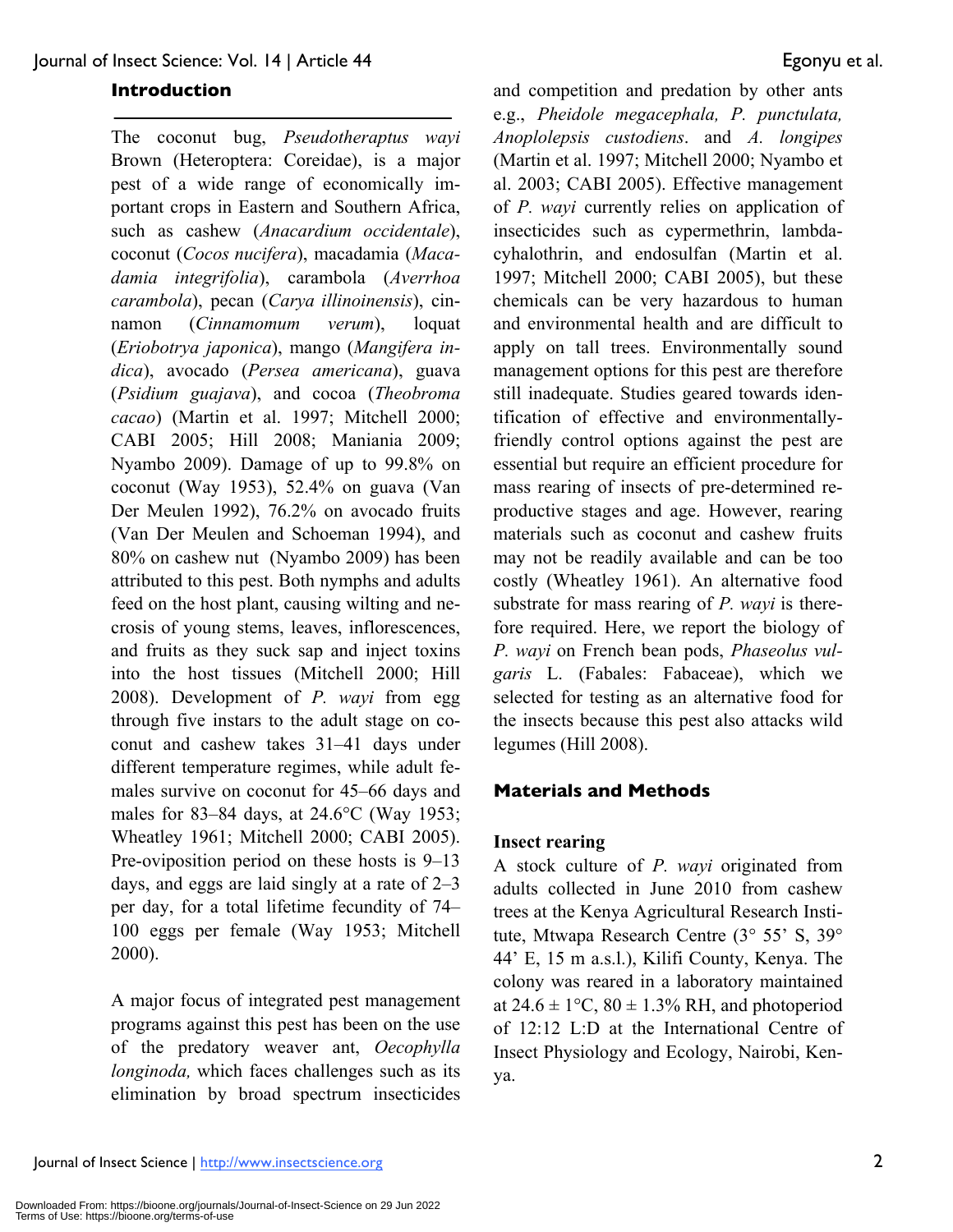

Figure 1 shows images of the cages used in rearing the insects. Adults were reared in wooden-cotton drill cages (61 x 46 x 46 cm), and the eggs were incubated in glass vials (2.5 cm inner diameter x 7.5 cm high) according to Wheatley (1961). An attempt to rear nymphs in the wooden-cotton drill cage (23 x 30 x 30 cm) designed by Wheatley (1961) was unsuccessful because most of the newly hatched first instars were unable to timely detect the food and initiate feeding, probably due to excessive space in the cage, and starved to death. These cages were also inessential for the nymphs, unlike adults, which preferred to lay eggs on the cotton, therefore a relatively cheaper cage could suffice. To avoid these challenges, all first instars were transferred from the glass vials into small cylindrical plastic bottles (3.5 cm inner diameter x 6 cm high) using a camel-hair brush within 0–12 hr of hatching. The emerging nymphs had less space to wander around and were maintained in these bottles for 3–4 days. At this age, most nymphs had acclimatized to the food substrate and could search for it even in relatively more spacious cages. They were therefore transferred to a ventilated plastic basket (24 cm inner diameter x 16 cm high) lined at the bot-

tom with filter paper (24 cm diameter) that was replaced weekly. The nymphs were maintained in these plastic baskets until the emergence of adults, which were transferred into the cotton drill cages described above.

All the rearing cages accommodated up to 50 individuals of the respective stages. In all cases, nymphs and adults fed *ad libitum* on fresh French bean pods, which were replaced twice a week. The insects were maintained for one generation before commencement of studies on the biology.

#### **Development and survival of immatures**

A cohort of 100 eggs (0–2 hr old) was obtained from the colony described above and monitored daily for two weeks for hatching in glass vials, as described above. Similarly, a cohort of 100 newly emerged first instars (0– 12 hr old) was obtained and reared singly in the ventilated plastic bottles described above until adult emergence. Each nymph was monitored daily for molting (confirmed by the presence of exuviae, which were carefully removed using a camel hair brush) to the successive stages.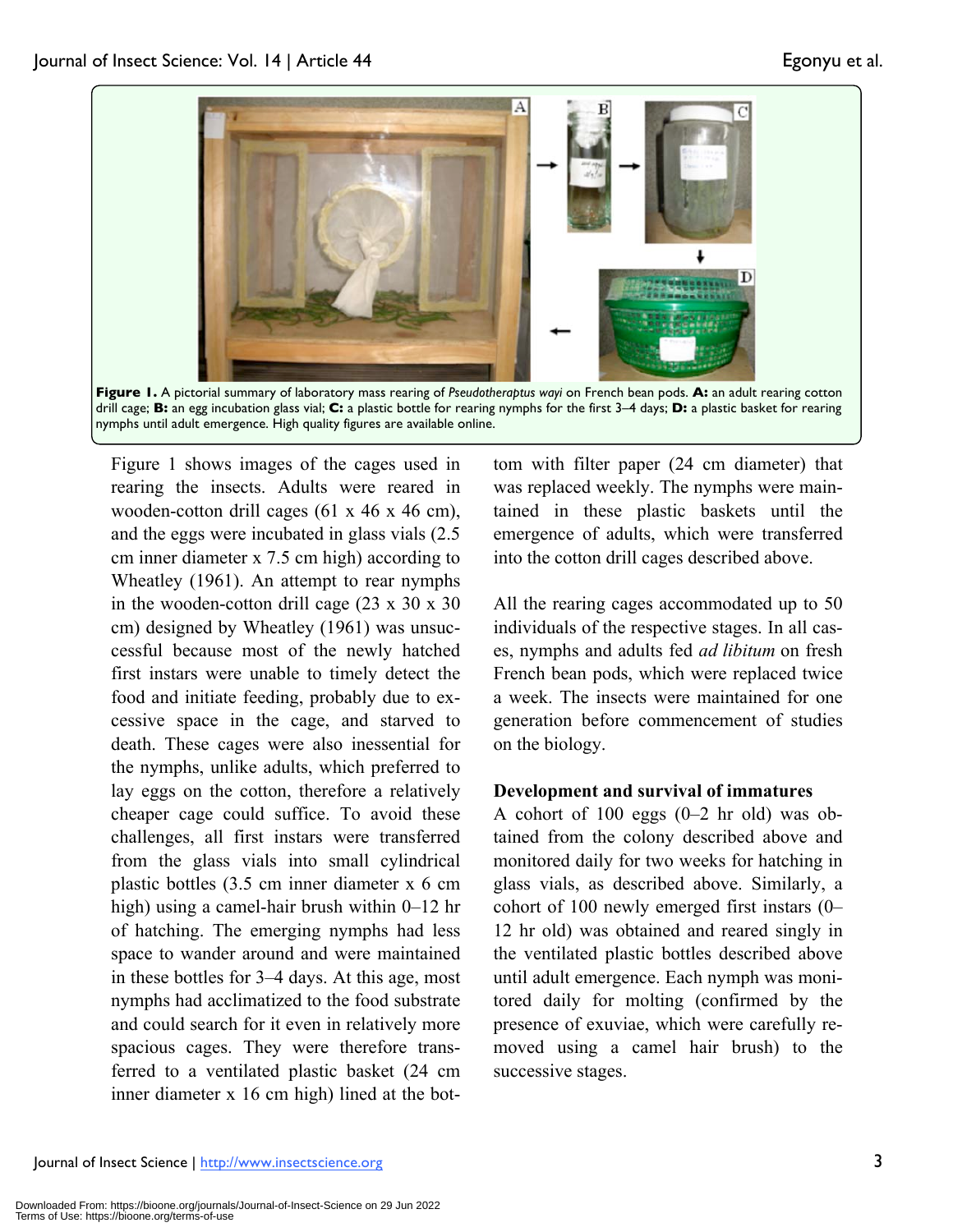| <b>Stage</b>            | size | (days)   | (days) | $Sample$   Minimum   Maximum   Mean $\pm$ SEM   Survival<br>(days) | (%)                          |
|-------------------------|------|----------|--------|--------------------------------------------------------------------|------------------------------|
| Egg                     | 91   |          |        | $7.3 \pm 0.1$                                                      | 91.0                         |
| First instar            | 87   |          |        | $3 \pm 0.1$                                                        | 87.0                         |
| Second instar           | 77   | 4        | 15     | $7.5 \pm 0.3$                                                      | 87.0                         |
| Third instar            | 67   |          | 25     | $8 \pm 0.4$                                                        | 98.5                         |
| Fourth instar           | 66   | 4        | 15     | $7.6 \pm 0.3$                                                      | 98.5                         |
| Fifth instar            | 65   | 6        | 28     | $9.9 \pm 0$                                                        | 98.5                         |
| Adult male              | 10   | 43       | 374    | $199.6 \pm 28.7$                                                   | $\overline{\phantom{a}}$     |
| Adult female            | 9    | 57       | 223    | $156.9 \pm 16.3$                                                   | $\qquad \qquad \blacksquare$ |
| Pre-oviposition period  | 9    | 12       | 53     | $27.3 \pm 8.7$                                                     |                              |
| Oviposition period      | 9    | 2        | 161    | $118.1 \pm 16.3$                                                   | $\overline{\phantom{a}}$     |
| Post-oviposition period | 9    | $\bf{0}$ | 35     | $11.4 \pm 4.0$                                                     |                              |





French beans at 24.6  $\pm$  1°C and 80  $\pm$  1.3% RH. High quality figures are available online.

# **Fecundity and longevity of adult stages**

Ten pairs (female and male) of newly emerged (0–12 hr old) adults were each reared until death in wooden-cotton drill cages measuring 30 x 30 x 30 cm. Sexing was based on the characteristic sculptured lateral process on each side of the  $9<sup>th</sup>$  abdominal segment, which is only present in males (Brown 1955). The eggs laid by each female from the test couples were enumerated and removed from the cages daily. Pre-oviposition period (number of days from adult female emergence to first egg laying), oviposition period (number of days from first to last egg laying), and postoviposition period (number of days from the

last egg laying to the day of death) were computed.

### **Data analysis**

Means and standard errors of the means (SEM) were computed for the durations of the various life stages, fecundity (number of eggs laid by each female in its lifetime), and mean daily egg production (eggs per female per day). Survival of immatures (percentage of individuals at a specific stage that progress to the next stage), sex ratio (proportion of female adults), and median adult survival age (age at which 50% of adults are still alive) were computed.

# **Results**

Table 1 shows the durations of various life stages and percentages of immatures surviving to subsequent stages. Total developmental duration (egg to adult emergence) was approximately 43 days. Sex ratio was 0.44. Fifty percent of females lived up to the age of 154 days, while the median adult survival age for males was 183 days. Mean fecundity was  $171 \pm 39.2$  (ranging from 2–339) eggs per female. Daily egg production ranged from 0–14 eggs per female per day. Figure 2 shows mean daily egg production, with a polynomial rela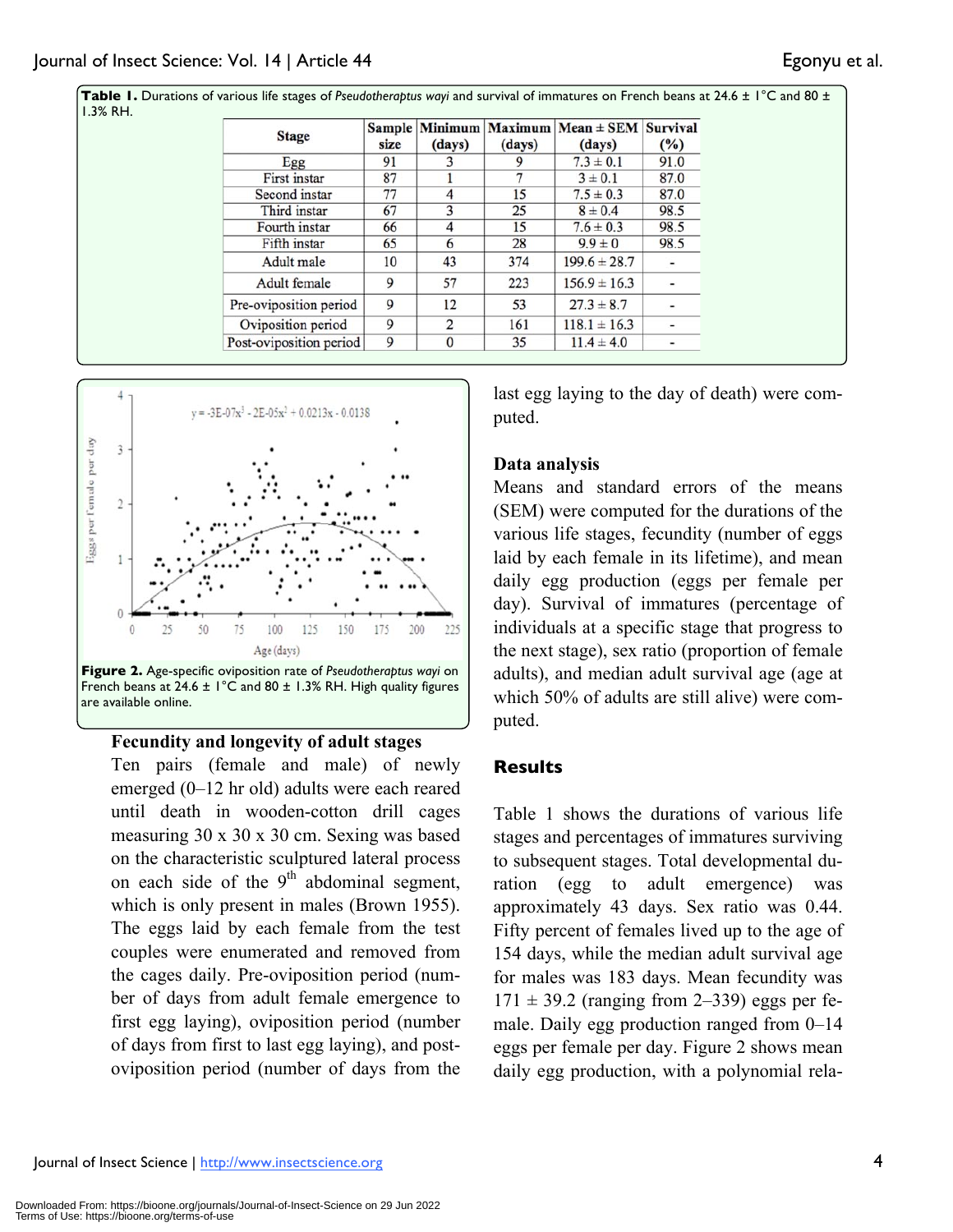tionship between number of eggs per female per day and age.

# **Discussion**

Development of *P. wayi* from an egg to adult emergence on French beans compares favorably with development reported on coconut and cashew (Way 1953; Wheatley 1961; Mitchell 2000; CABI 2005). Wheatley (1961) reported 10–15% mortality of first through second instars reared on coconut and described the mortality of later instars as very low, which corroborates our findings. This suggests that the first two instars are the most vulnerable stages and require more attention to minimize their mortality during mass rearing.

In the current study, males lived longer than females, which agrees with the findings of Way (1953). Longevities of both sexes in the current study were however approximately thrice longer than those reported by Way (1953), which indicates that French beans support a longer adult lifespan than coconut. Although the data from our study show a preoviposition period more than twice the range (9–13 days) reported in literature, indicating delayed sexual maturity on French beans, fecundity on French beans was almost twice that previously reported on coconut and cashew (Way 1953; Mitchell 2000; CABI 2005). The maximum number of eggs laid per female per day on French beans was more than four times that which is reported on coconut and cashew (Way 1953; Mitchell 2000). The trend of daily egg production indicates that the number of eggs laid by each female increases with age to a peak at  $\sim$ 100–150 days, then declines with age until the death of the female. The postoviposition period is so short, suggesting that most females reproduce throughout their life span once they attain sexual maturity.

This study is the first report of median adult survival ages for this species. This parameter was longer in males than females, probably because adult longevities were also longer in males than females. This parameter may be shorter on other hosts, such as coconut, which support shorter longevities of adult *P. wayi*.

In summary, based on adult longevity and fecundity in the current study, French bean pods seem to be a better food substrate for rearing *P. wayi* than coconut and cashew. The rearing technique described in this study may be useful for mass production of *P. wayi* for experimental purposes.

### **Acknowledgements**

We are grateful to Francis Muniu and William Mwinga of Kenya Agricultural Research Institute-Mtwapa for support during field collection of insects, and colleagues at International Centre of Insect Physiology and Ecology, namely Washington Odawa, Richard Ochieng, and Mathew Miti, for assistance in insect rearing, and Daisy Salifu, Benedict Orindi, Ayuka Fombong, and Lucy Kananu for suggestions on an earlier version of this manuscript. This work was funded by the German Federal Ministry for Economic Cooperation and Development (Project No.: B2229A10022-015), and a studentship to the first author was obtained from the German Academic Exchange Service*.*

# **References**

Brown ES. 1955. *Pseudotheraptus wayi*, a New Genus and Species of Coreid (Hemiptera) Injurious to Coconuts in East Africa. *Bulletin of Entomological Research* 46(1): 221-240.